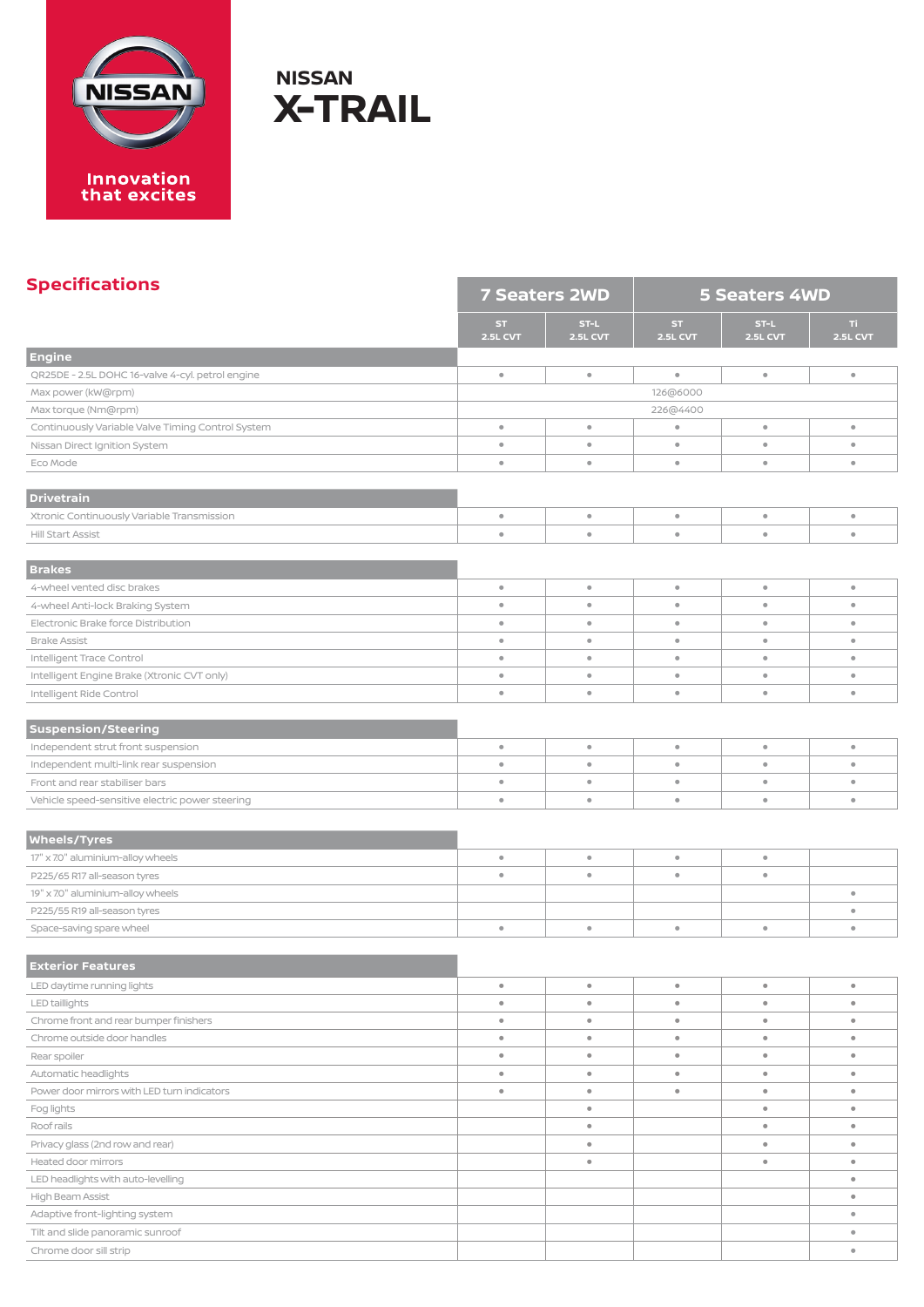

#### **Specifications**

| <b>Specifications</b>                                                                                           | <b>7 Seaters 2WD</b> |                              | <b>5 Seaters 4WD</b>   |                         |                         |  |
|-----------------------------------------------------------------------------------------------------------------|----------------------|------------------------------|------------------------|-------------------------|-------------------------|--|
|                                                                                                                 | ST.<br>2.5L CVT      | $ST-L$<br><b>2.5L CVT</b>    | ST.<br><b>2.5L CVT</b> | ST-L<br><b>2.5L CVT</b> | TI.<br>2.5L CVT         |  |
| <b>Comfort/Convenience</b>                                                                                      |                      |                              |                        |                         |                         |  |
| Advanced Drive-Assist® Display                                                                                  | $\circ$              | ۰                            | $\bullet$              | $\bullet$               | $\bullet$               |  |
| Bluetooth® hands-free phone system                                                                              | $\circ$              | $\qquad \qquad \blacksquare$ | $\bullet$              | $\bullet$               | $\bullet$               |  |
| 2nd row passenger air vents                                                                                     | $\circ$              | $\bullet$                    | $\bullet$              | $\bullet$               | $\bullet$               |  |
| Intelligent Key® with push button engine start                                                                  | $\circ$              | $\qquad \qquad \bullet$      | ۰                      | $\circ$                 | $\qquad \qquad \bullet$ |  |
| Tilt and telescopic steering adjustment                                                                         | $\circ$              | $\bullet$                    | $\bullet$              | $\circ$                 | $\circ$                 |  |
| Cruise control                                                                                                  | $\bullet$            | $\bullet$                    | $\bullet$              | $\bullet$               | $\bullet$               |  |
| Intermittent rear window wiper                                                                                  | $\circ$              | $\bullet$                    | $\bullet$              | $\circ$                 | $\bullet$               |  |
| Variable-intermittent windshield wipers                                                                         | $\bullet$            | $\bullet$                    | $\bullet$              | $\bullet$               | $\bullet$               |  |
| 12V power outlets (2x front and 1x rear)                                                                        | $\circ$              | $\qquad \qquad \bullet$      | ۰                      | $\bullet$               | $\qquad \qquad \bullet$ |  |
| Divide-n-Hide™ flexible cargo system (5-seat only)                                                              |                      |                              | $\bullet$              | $\bullet$               | $\circ$                 |  |
| Cargo tie-down hooks (x4)                                                                                       | $\circ$              | $\bullet$                    | $\bullet$              | $\bullet$               | $\bullet$               |  |
| Heated and cooled centre console cup holders                                                                    | $\bullet$            | $\bullet$                    | $\bullet$              | $\bullet$               | $\bullet$               |  |
| Rearview camera                                                                                                 | $\circ$              |                              | $\bullet$              |                         |                         |  |
| 5.0" colour screen display                                                                                      | $\circ$              |                              | $\bullet$              |                         |                         |  |
| 7.0" colour touch-screen display                                                                                |                      | $\bullet$                    |                        | $\circ$                 | $\bullet$               |  |
| Rearview camera with predictive path technology                                                                 |                      | $\bullet$                    |                        | $\bullet$               | $\bullet$               |  |
| Intelligent Around-View® Monitor with Moving Object Detection                                                   |                      | $\bullet$                    |                        | $\bullet$               | $\bullet$               |  |
| Dual-zone climate control                                                                                       |                      | $\bullet$                    |                        | $\circ$                 | $\circ$                 |  |
| Satellite navigation with traffic monitoring                                                                    |                      | $\bullet$                    |                        | $\circ$                 | $\circ$                 |  |
| Motion-activated tailgate with position memory                                                                  |                      |                              |                        |                         | $\bullet$               |  |
| Auto-dimming rearview mirror                                                                                    |                      |                              |                        |                         | $\bullet$               |  |
| Rain-sensing windshield wipers                                                                                  |                      |                              |                        |                         | $\bullet$               |  |
| Intelligent Cruise Control                                                                                      |                      |                              |                        |                         | $\bullet$               |  |
| <b>Seating/Appointments</b>                                                                                     |                      |                              |                        |                         |                         |  |
| EZ Flex® seating system with 2nd-row 60:40 split seat folding/sliding/reclining bench seat<br>with pass-through | $\circ$              | $\bullet$                    | $\bullet$              | $\bullet$               | $\circ$                 |  |
| Cloth seat trim                                                                                                 | $\bullet$            |                              | $\bullet$              |                         |                         |  |
| 6-way manual-adjustable driver seat                                                                             | $\circ$              |                              | $\bullet$              |                         |                         |  |
| 4-way manual-adjustable front passenger seat                                                                    | $\circ$              |                              | $\bullet$              |                         |                         |  |
|                                                                                                                 | $\circ$              | $\bullet$                    |                        |                         |                         |  |
| 3rd-row 50:50 split fold flat bench seats                                                                       |                      |                              |                        |                         |                         |  |
| 6-way power-adjustable driver seat with lumbar support                                                          |                      | $\bullet$                    |                        | $\bullet$               | $\bullet$               |  |
| 4-way power-adjustable front passenger seat                                                                     |                      | $\bullet$                    |                        | $\bullet$               | $\circ$                 |  |
| Black leather-accented seat trim <sup>®</sup>                                                                   |                      | $\bullet$                    |                        | $\bullet$               | $\bullet$               |  |
| Heated front seats                                                                                              |                      |                              |                        |                         |                         |  |
| Leather-accented steering wheel*                                                                                |                      | $\bullet$                    |                        | $\bullet$               | $\bullet$               |  |
| Heated steering wheel                                                                                           |                      |                              |                        |                         | $\bullet$               |  |
| Heated front and 2nd row seats                                                                                  |                      |                              |                        |                         | $\qquad \qquad \bullet$ |  |
| Tan leather-accented seat trim*                                                                                 |                      |                              |                        |                         | Opt                     |  |
|                                                                                                                 |                      |                              |                        |                         |                         |  |
| <b>Audio/Entertainment</b>                                                                                      |                      |                              |                        |                         |                         |  |
| AM/FM/RDS/CD/AUX/MP3 audio system                                                                               | $\bullet$            | $\bullet$                    | $\bullet$              | $\bullet$               | $\bullet$               |  |
| iPod <sup>®</sup> compatible USB port                                                                           | $\bullet$            | $\qquad \qquad \bullet$      | $\bullet$              | $\bullet$               | $\bullet$               |  |
| Bluetooth® audio streaming                                                                                      | $\circ$              | $\bullet$                    | $\bullet$              | $\qquad \qquad \bullet$ | $\qquad \qquad \bullet$ |  |
| 6 speakers                                                                                                      | $\bullet$            | $\bullet$                    | $\bullet$              | $\circ$                 |                         |  |

6 speakers **• • • •**

Digital Radio (DAB+) **• • •** 8-speaker Bose® premium audio system **•**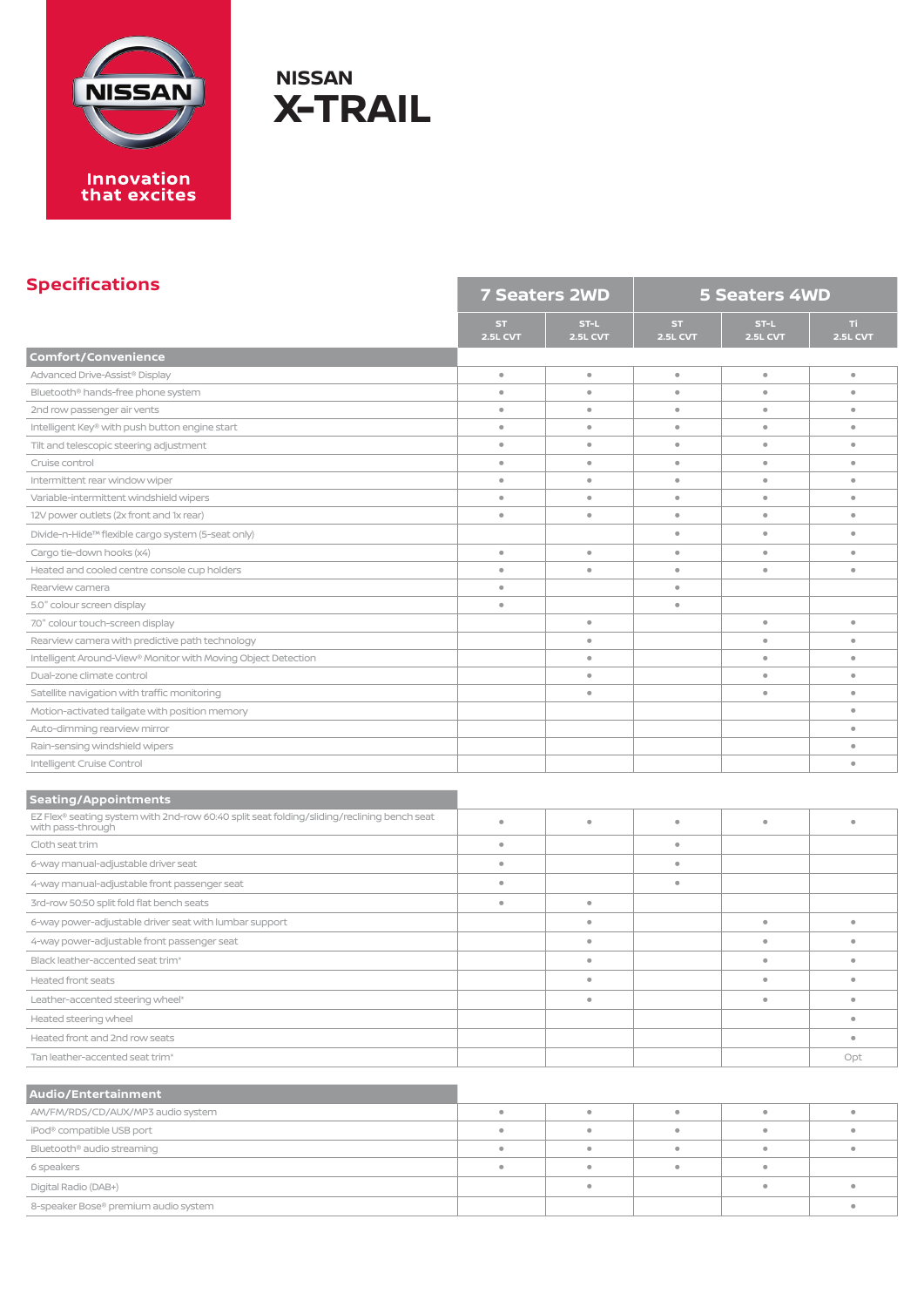

#### **Specifications**

| <u>spechneuchsis</u><br><b>7 Seaters 2WD</b>                                |                              |                                        | <b>5 Seaters 4WD</b>   |                  |                        |
|-----------------------------------------------------------------------------|------------------------------|----------------------------------------|------------------------|------------------|------------------------|
|                                                                             | <b>ST</b><br><b>2.5L CVT</b> | $ST-L$<br><b>2.5L CVT</b>              | ST.<br><b>2.5L CVT</b> | ST-L<br>2.5L CVT | TI.<br><b>2.5L CVT</b> |
| Safety/Security                                                             |                              |                                        |                        |                  |                        |
| Front, front-side and side curtain SRS airbags                              | $\bullet$                    | $\bullet$                              | $\circ$                | $\circ$          | $\bullet$              |
| Vehicle Dynamic Control with Traction Control System                        | $\bullet$                    | $\bullet$                              | $\circ$                | $\circ$          | $\bullet$              |
| Forward Collision Warning                                                   | $\bullet$                    | $\bullet$                              | $\bullet$              | $\bullet$        | $\bullet$              |
| 3-point Emergency Locking Retractor front and rear seatbelts                | $\bullet$                    | $\bullet$                              | $\bullet$              | $\bullet$        | $\bullet$              |
| Child restraint anchorage (2nd row RH/LH ISOFIX + tether and centre tether) | $\bullet$                    | $\bullet$                              | $\circ$                | $\circ$          | $\bullet$              |
| Intelligent Emergency Braking                                               | $\bullet$                    | $\bullet$                              | $\bullet$              | $\bullet$        |                        |
| Blind Spot Warning                                                          |                              | $\bullet$                              |                        | $\bullet$        | $\bullet$              |
| Rear Cross Traffic Alert                                                    |                              | $\bullet$                              |                        | $\bullet$        | $\bullet$              |
| Lane Departure Warning                                                      |                              |                                        |                        |                  | $\bullet$              |
| Intelligent Emergency Braking with pedestrian detection                     |                              |                                        |                        |                  | $\bullet$              |
| Knee bolsters                                                               |                              |                                        |                        |                  | $\bullet$              |
| Intelligent Lane Intervention                                               |                              |                                        |                        |                  | $\bullet$              |
|                                                                             |                              |                                        |                        |                  |                        |
| <b>Dimensions (mm)</b>                                                      |                              |                                        |                        |                  |                        |
| Exterior                                                                    |                              |                                        |                        |                  |                        |
| Overall length                                                              |                              |                                        | 4,690                  |                  |                        |
| Overall width                                                               |                              |                                        | 1,820                  |                  |                        |
| Overall height                                                              |                              |                                        | 1,740                  |                  |                        |
| Wheelbase                                                                   |                              | 2,705                                  |                        |                  |                        |
| Track width                                                                 |                              | 1,575<br>1,585                         |                        |                  |                        |
| Ground clearance                                                            |                              | 210                                    |                        |                  |                        |
| Interior (1st/2nd/3rd row)                                                  |                              |                                        |                        |                  |                        |
| Head room without panoramic sunroof                                         |                              | 1,057 / 978 / 879                      |                        | 1,057 / 978      |                        |
| Head room with panoramic sunroof                                            |                              |                                        |                        |                  |                        |
| Hip room                                                                    |                              | 1,372 / 1,317 / 1,067                  |                        | 1,372 / 1,317    |                        |
| Leg room (5-seat)                                                           |                              | 1,091 / 963                            |                        |                  |                        |
| Leg room (7-seat)                                                           |                              | 1,092 / 759 / 796                      |                        |                  |                        |
| Shoulder room                                                               |                              | 1,543 / 1,534 / 1,449<br>1,543 / 1,534 |                        |                  |                        |
|                                                                             |                              |                                        |                        |                  |                        |
| <b>Capacities</b>                                                           |                              |                                        |                        |                  |                        |
| Seating capacity                                                            | $\overline{7}$               | 7                                      | 5                      | 5                | 5                      |
| Cargo capacity with 2nd row upright, 3rd row folded flat (litres)           | 445                          | 445                                    | 565                    | 565              | 565                    |
| Cargo capacity with 2nd row upright, 3rd row upright (litres)               | 135<br>825                   | 135<br>825                             | 945                    | 945              | 945                    |
| Cargo capacity with 2nd row folded flat, 3rd row folded flat (litres)       |                              |                                        |                        |                  |                        |
| Fuel tank (litres)<br>Maximum towing capacity# - braked (kg)                |                              | 60<br>1,500                            |                        |                  |                        |
| Maximum towing capacity# - unbraked (kg)                                    |                              | 750                                    |                        |                  |                        |
|                                                                             |                              |                                        |                        |                  |                        |
| <b>Weights (kg)</b>                                                         |                              |                                        |                        |                  |                        |
| Tare weight - 2.5L petrol                                                   | 1,508                        | 1,534                                  | 1,549                  | 1,562            | 1,664                  |
| <b>Fuel Economy</b>                                                         |                              |                                        |                        |                  |                        |
| Fuel consumptiont (L/100km) - 2.5L petrol engine                            | 8.1                          | 8.1                                    | 8.3                    | 8.3              | 8.3                    |
| CO2 emissiont (g/km) - 2.5L petrol engine                                   | 188                          | 188                                    | 192                    | 192              | 192                    |
| Fuel type                                                                   | 91RON                        | 91RON                                  | 91RON                  | 91RON            | 91RON                  |
|                                                                             |                              |                                        |                        |                  |                        |
| <b>Warranty</b>                                                             |                              |                                        |                        |                  |                        |
| 3 year/100,000 kms                                                          | $\bullet$                    | $\bullet$                              | $\bullet$              | $\bullet$        | $\bullet$              |

the control of the control of the control of the control of the control of

24-Hour Roadside Assistance Program **• • • • •**